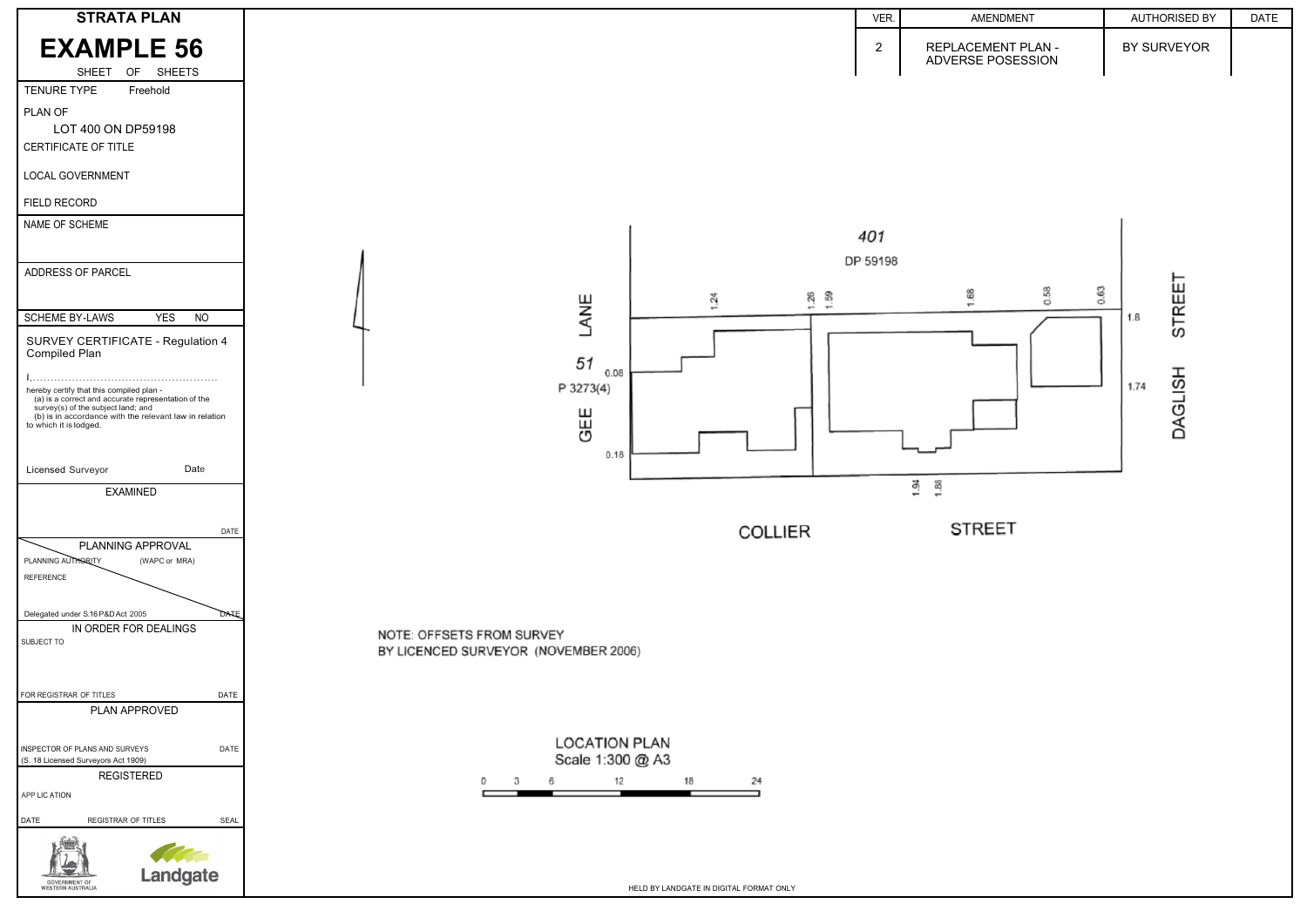## GROUND FLOOR PLAN

EXTERNAL SURFACES OF BUILDINGS. ALL DISTANCES ARE FROM BOUNDARIES OR

FLOOR SLAB ON LOT ONE. UPPER SURFACE OF THE GROUND BELOW AND 10 METRES ABOVE THE TO THE BUILDING EXTENDS 3 METRES THE STRATUM OF THE PART LOTS EXTERNAL

THOSE BUILDINGS THE STRATA PLAN ARE THE EXTERNAL SURFACES OF PARTS OF THE LOTS WHICH ARE BUILDINGS SHOWN ON  $\,$ TITLES ACT 1985, THE BOUNDARIES OF THE LOTS OR UNDER SCHEDULE 2A, CLAUSE 3AB OF THE STRATA



SCALE 1:200 @ A3